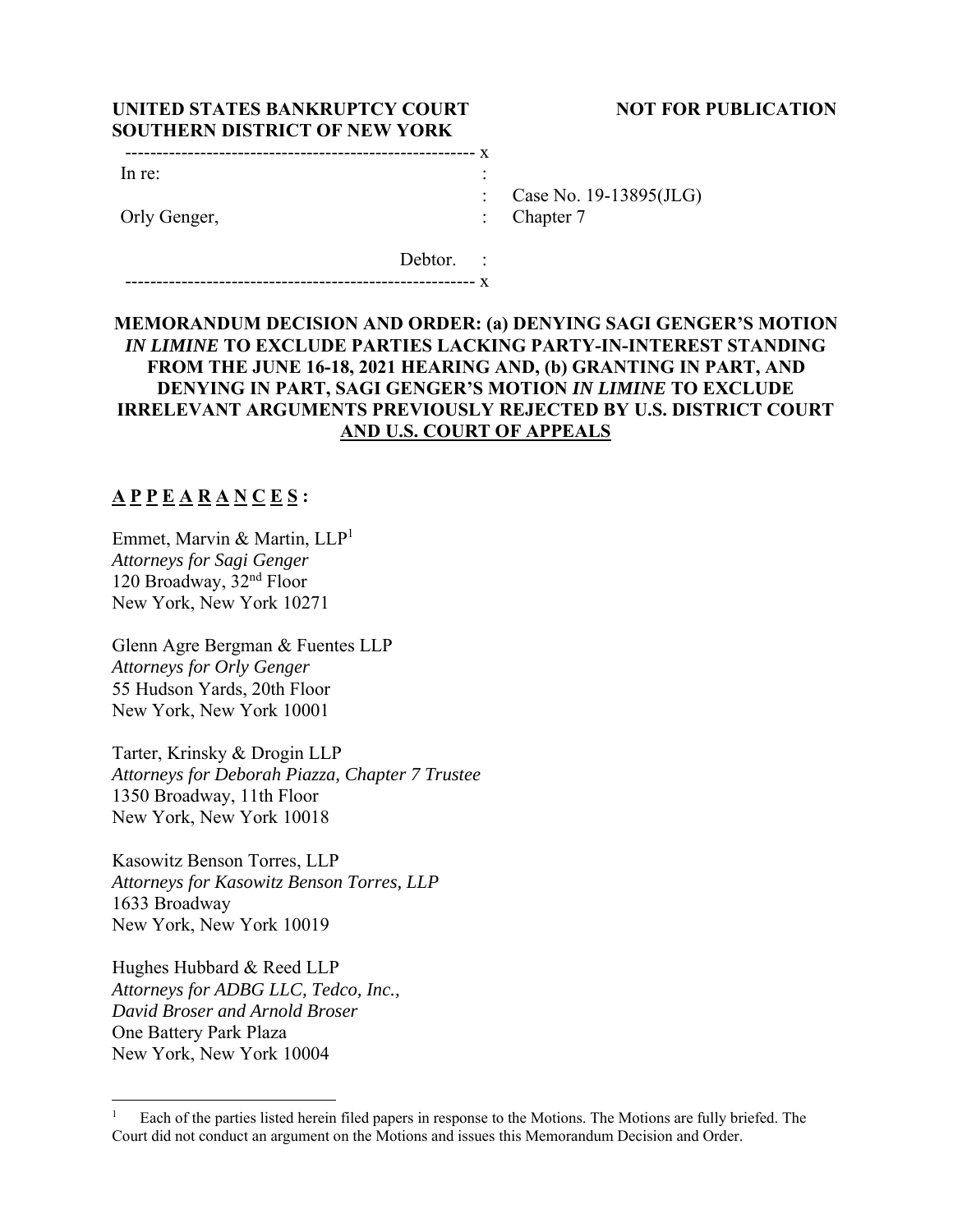Togut, Segal & Segal LLP *Attorneys for Arie Genger*  One Penn Plaza, Suite 3335 New York, NY 10119

Eric D. Herschmann *Appearing Pro Se*  210 Lavaca Street, #1903 Austin TX 78701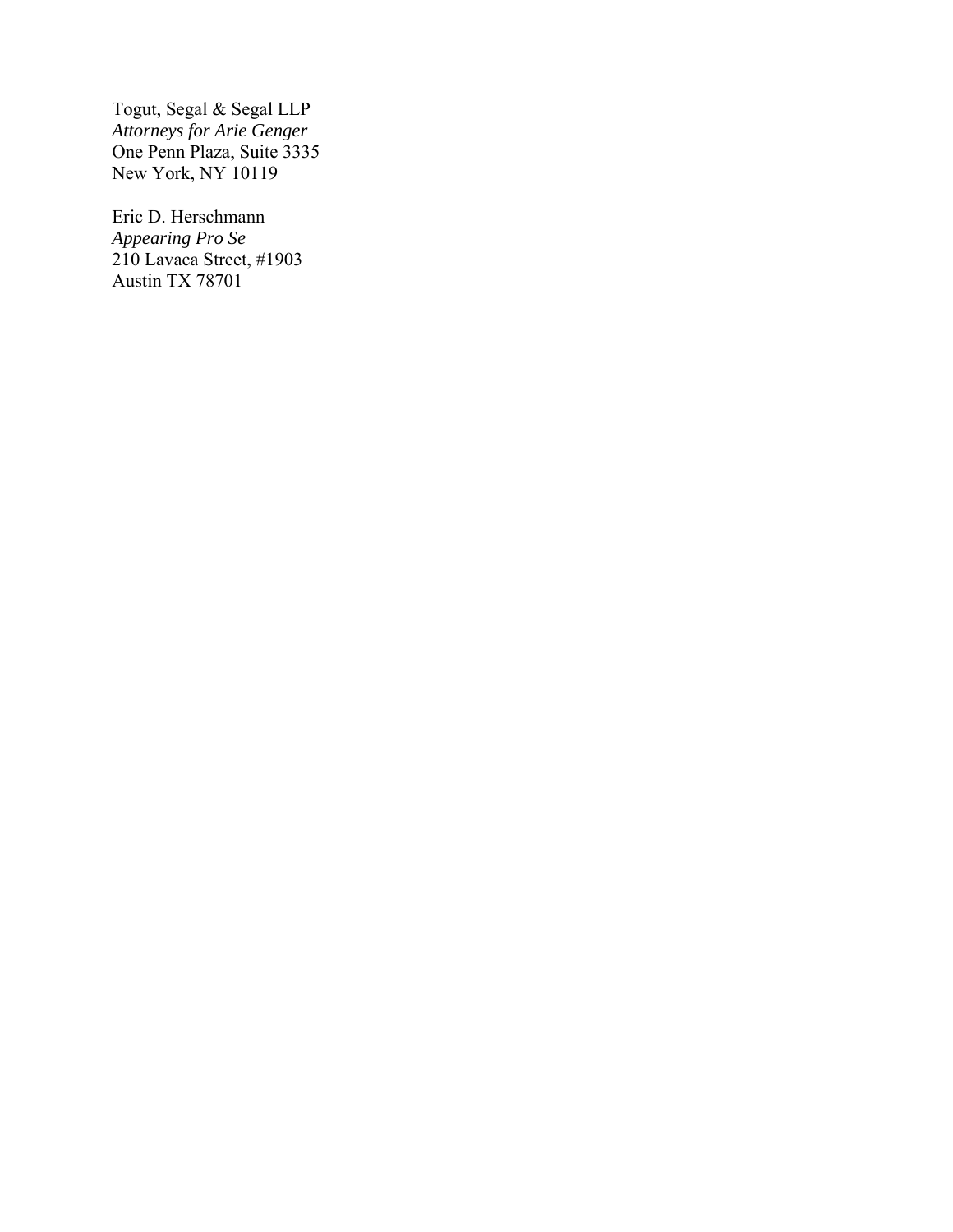## **HON. JAMES L. GARRITY, JR. U.S. BANKRUPTCY JUDGE**

## **Introduction**<sup>2</sup>

Orly Genger ("Orly" or the "Debtor") is a chapter 7 debtor herein. Deborah Piazza is the Chapter 7 trustee herein (the "Trustee"). Sagi Genger ("Sagi"), the Debtor's brother, is a judgment creditor in the case. Sagi has filed a motion under sections  $305(a)(1)$  and  $707(a)$  of the Bankruptcy Code to dismiss the case.<sup>3</sup> The Court has scheduled an evidentiary hearing on the Motion to Dismiss. The matters before the Court are Sagi's (i) Motion *In Limine* To Exclude Irrelevant Arguments Previously Rejected By the U.S. District Court and U.S. Court of Appeals;<sup>4</sup> and (ii) Motion *In Limine* To Exclude Parties Lacking Party-in-Interest Standing From The June 16-18 Hearing.<sup>5</sup> The Debtor, ADBG LLC, Tedco Inc., Davis Broser, Arnold Broser, Arie Genger and the Genger Litigation Trust (the "Objecting Parties"), the Trustee, Eric Herschmann ("Mr. Herschmann") and the law firm of Kasowitz Benson Torres LLP ("KBT") object to the motions.

<sup>2</sup> Terms not otherwise defined herein retain the meaning ascribed under the Motion *In Limine* To Exclude Irrelevant Arguments Previously Rejected By the U.S. District Court and U.S. Court of Appeals [ECF No. 429] and (ii) Motion *In Limine* To Exclude Parties Lacking Party-in-Interest Standing From The June 16-18 Hearing [ECF No. 450].

<sup>3</sup> *See* Judgment Creditor Sagi Genger's Amended and Updated Moton to Dismiss and Memorandum of Law In Support [ECF No. 239] ("Motion to Dismiss"). Objections were filed by (a) the Debtor [ECF No. 425] and (b) the Trustee [ECF No. 433]. Joinders to the Debtor's Objection were filed by (a) ADBG LLC [ECF No. 426], (b) Kasowitz Benson Torres LLP and Mr. Herschmann [ECF No. 431] and (c) Arie Genger [ECF No. 432].

<sup>4</sup> *See* Sagi Genger's Motion *In Limine* To Exclude Irrelevant Arguments Previously Rejected By U.S. District Court and U.S. Court of Appeals [ECF No. 429] ("Motion *in Limine* to Exclude Arguments").

<sup>5</sup> *See* Sagi Genger's Motion *In Limine* To Exclude Parties Lacking Party-in-Interest Standing From The June 16- 18, 2021 Hearing [ECF No. 441] ("Motion *in Limine* to Exclude Parties").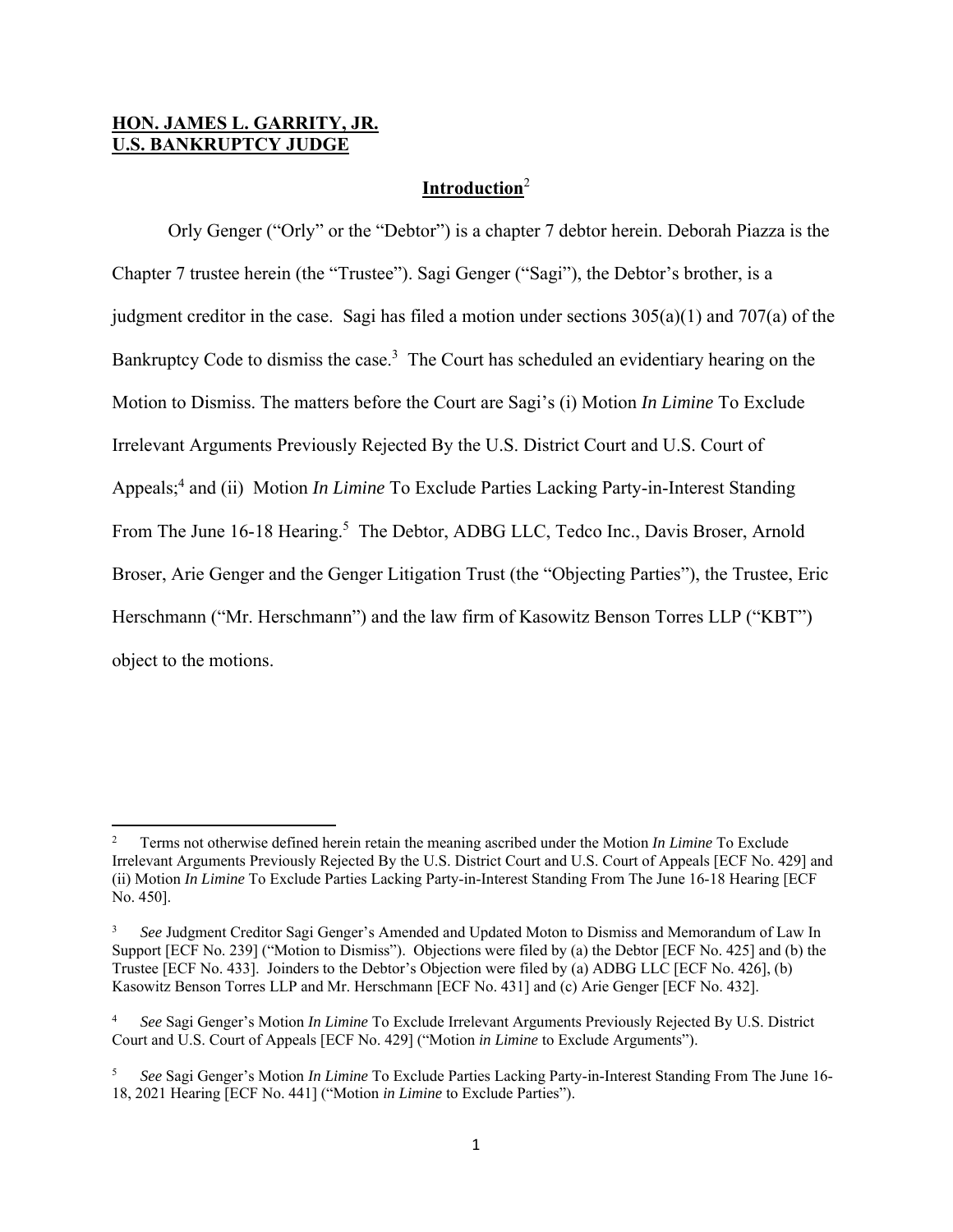### **Jurisdiction**

The Court has jurisdiction over this matter pursuant to 28 U.S.C. §§ 1334 and 157(a) and (b)(1) and the Amended Standing Order of Reference dated January 31, 2012 (Preska, C.J.). This is a core proceeding pursuant to 28 U.S.C. § 157(b)(2).

### **Discussion**

 As noted, in seeking to dismiss the case, Sagi relies on sections 305(a)(1) and 707(a) of the Bankruptcy Code. Section  $305(a)(1)$  permits a bankruptcy court, after notice and hearing, to dismiss a bankruptcy case, or suspend all proceedings in a bankruptcy case, "if the interests of creditors and the debtor will be better served by such dismissal or suspension." 11 U.S.C. § 305(a)(1). By its terms, section 305(a) applies to entire cases or all proceedings in a case, not particular proceedings in a case. Abstention under section 305 "is an extraordinary remedy and is appropriate only in the situation where the court finds that both 'creditors and the debtor' would be 'better served' by a dismissal." *In re Globo Comunicacoes e Participacoes S.A.*, 317 B.R. 235, 255 (S.D.N.Y. 2004) (citations omitted). *See also In re Eastman,* 188 B.R. 621, 625 (9th Cir. BAP 1995) ("the test under  $\S 305(a)$  is not whether dismissal would give rise to a substantial prejudice to the debtor. Nor is the test whether a balancing process favors dismissal. Rather, the test is whether both the debtor and the creditors would be "better served" by a dismissal."). The focus of section 707(a) is different. Under that section, a chapter 7 case may be dismissed for "cause." The Bankruptcy Code does not define the term "cause," although section 707(a) lists the following three nonexclusive illustrations of cause: (1) unreasonable delay by the debtor that is prejudicial to creditors, (2) nonpayment of required fees or charges, and (3) only on motion of the United States Trustee for a debtor's failure to file a list of creditors, schedules, and a statement of financial affairs as required under § 521(a). *See* 11 U.S.C. § 707(a); *see also Smith*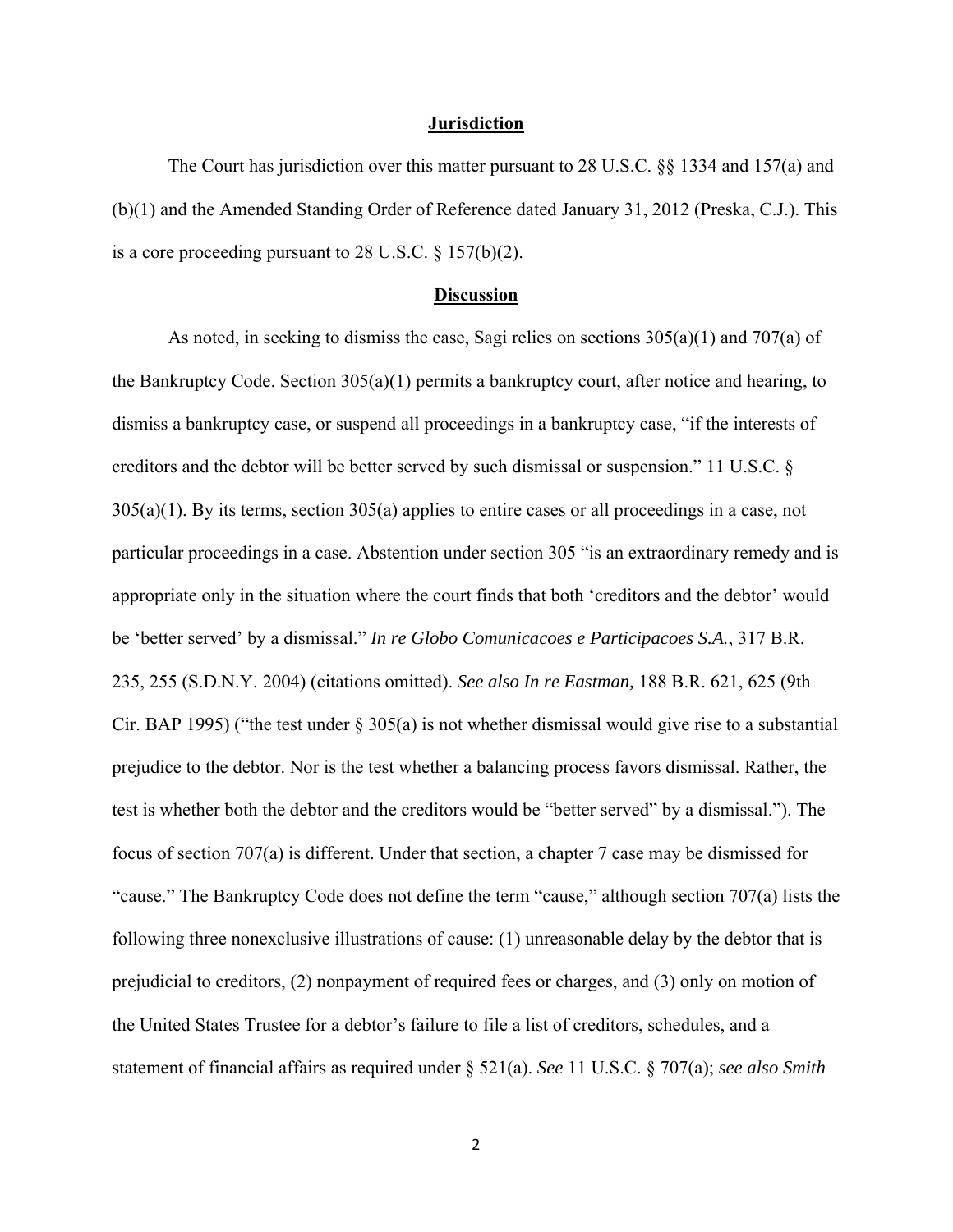*v. Geltzer (In re Smith* ), 507 F.3d 64, 72 (2d Cir. 2007) ("[T]he three examples given in section 707(a) are illustrative, not exclusive.").

 The Federal Rules of Evidence do not explicitly authorize *in limine* rulings; the practice has developed pursuant to the district court's inherent authority to manage the course of trials. *See Luce v. United States,* 469 U.S. 38, 41 n.4 (1984). The purpose of an *in limine* motion is "to aid the trial process by enabling the Court to rule in advance of trial on the relevance of certain forecasted evidence, as to issues that are definitely set for trial, without lengthy argument at, or interruption of, the trial." *Palmieri v. Defaria*, 88 F.3d 136, 141 (2d Cir. 1996) (citation omitted). Thus, the focus of *in limine* motions is the admissibility of discrete items of evidence. *TVT Records v. Island Def Jam Music Group*, 250 F. Supp. 2d 341, 344 (S.D.N.Y. 2003) (citing *United States v. Chan*, 184 F. Supp. 2d 337, 340 (S.D.N.Y. 2002) ("The purpose of a motion *in limine* is to allow the trial court to rule in advance of trial on the admissibility and relevance of certain forecasted evidence."). Evidence should be excluded on a motion *in limine* only when the evidence is clearly inadmissible on all potential grounds. *See Dial Corp. v. News Corp*., No. 13CV6802, 2016 WL 690868, at \*1 (S.D.N.Y. Feb. 17, 2016) (citing *United States v. Paredes,* 176 F.Supp.2d 179, 181 (S.D.N.Y.2001)).

 Principles of *res judicata* and collateral estoppel extend to bankruptcy cases like any other. *See In re Ditech Holding Corp.,* No. 19-10412 (JLG), 2021 WL 2072029 (Bankr. S.D.N.Y. May 21, 2021). *Res judicata*, or claim preclusion, provides that "a final judgment on the merits of an action precludes the parties or their privies from relitigating issues that were or could have been raised in that action." *Monahan v. N.Y. City Dep't of Corr.*, 214 F.3d 275, 284– 285 (2d Cir. 2000) (quoting *Allen v. McCurry*, 449 U.S. 90, 94 (1980)). It "bars later litigation if [an] earlier decision was (1) a final judgment on the merits, (2) by a court of competent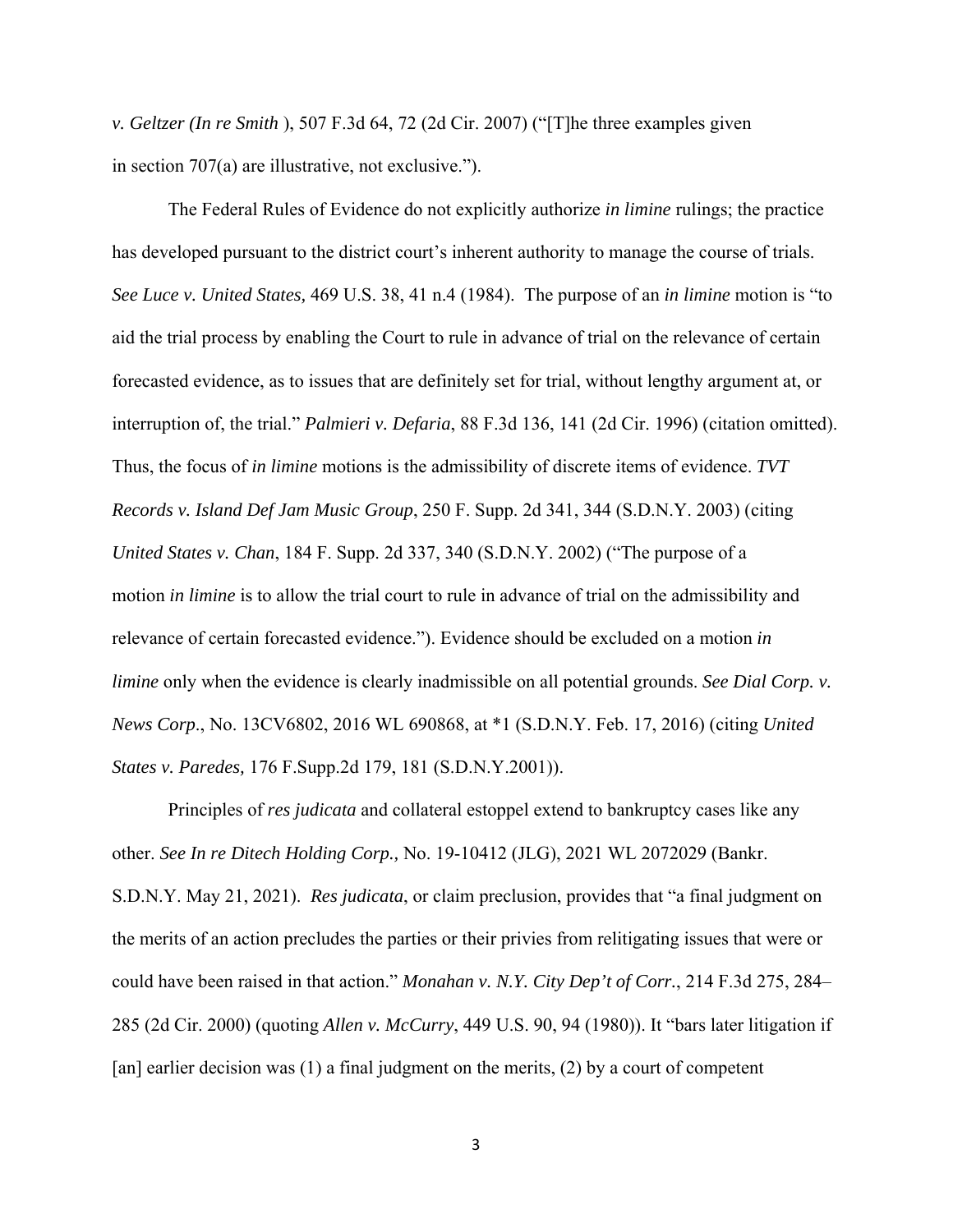jurisdiction, (3) in a case involving the same parties or their privies, and (4) involving the same cause of action." *In re Motors Liquidation Co.*, 576 B.R. 313, 321 (Bankr. S.D.N.Y.

2017) (quoting *EDP Med. Computer Sys., Inc. v. United States,* 480 F.3d 621, 624 (2d Cir. 2007) (alteration in original). That is to say that it bars re-litigation of *identical* claims and parties after a matter has been settled by a final judgment. *See Jolly v. Troisi*, No. 92 CIV. 5332 (DAB), 2000 WL 620304, at \*4 (S.D.N.Y. May 11, 2000) (citation omitted). *See also Tucker v. Bonura,* 646 F.2d 721, 728 (2d Cir.1981) (reversing summary judgment and ruling that prior claim litigated was "similar but not the same").

 Collateral estoppel, or issue preclusion, is distinct from *res judicata*. It bars the relitigation of an issue if "(1) the issue in question was actually and necessarily decided in a prior proceeding, and (2) the party against whom the doctrine is asserted had a full and fair opportunity to litigate the issue in the first proceeding." *Gonzalez v. City of New York*, 845 F. App'x 11, 16 (2d Cir. 2021). *See also Parklane Hosiery Co. v. Shore,* 439 U.S. 322, 326 (1979) (noting that collateral estoppel has the dual purpose of "protecting litigants from the burden of relitigating an identical issue with the same party or his privy and of promoting judicial economy by preventing needless litigation.") In this way, it "is a narrower doctrine than res judicata, and serves to preclude parties from relitigating specific issues that were 'raised, litigated, and actually decided by a judgment in a prior proceeding, regardless of whether the two suits are based on the same cause of action.'" *In re Abreu*, 527 B.R. 570, 579 (Bankr. E.D.N.Y. 2015) (citations omitted). Thus, the doctrines of collateral estoppel and issue preclusion applies only when: "(1) the issues in both proceedings are identical, (2) the issue in the prior proceeding was actually litigated and actually decided, (3) there was full and fair opportunity to litigate in the prior proceeding, and (4) the issue previously litigated was necessary to support a valid and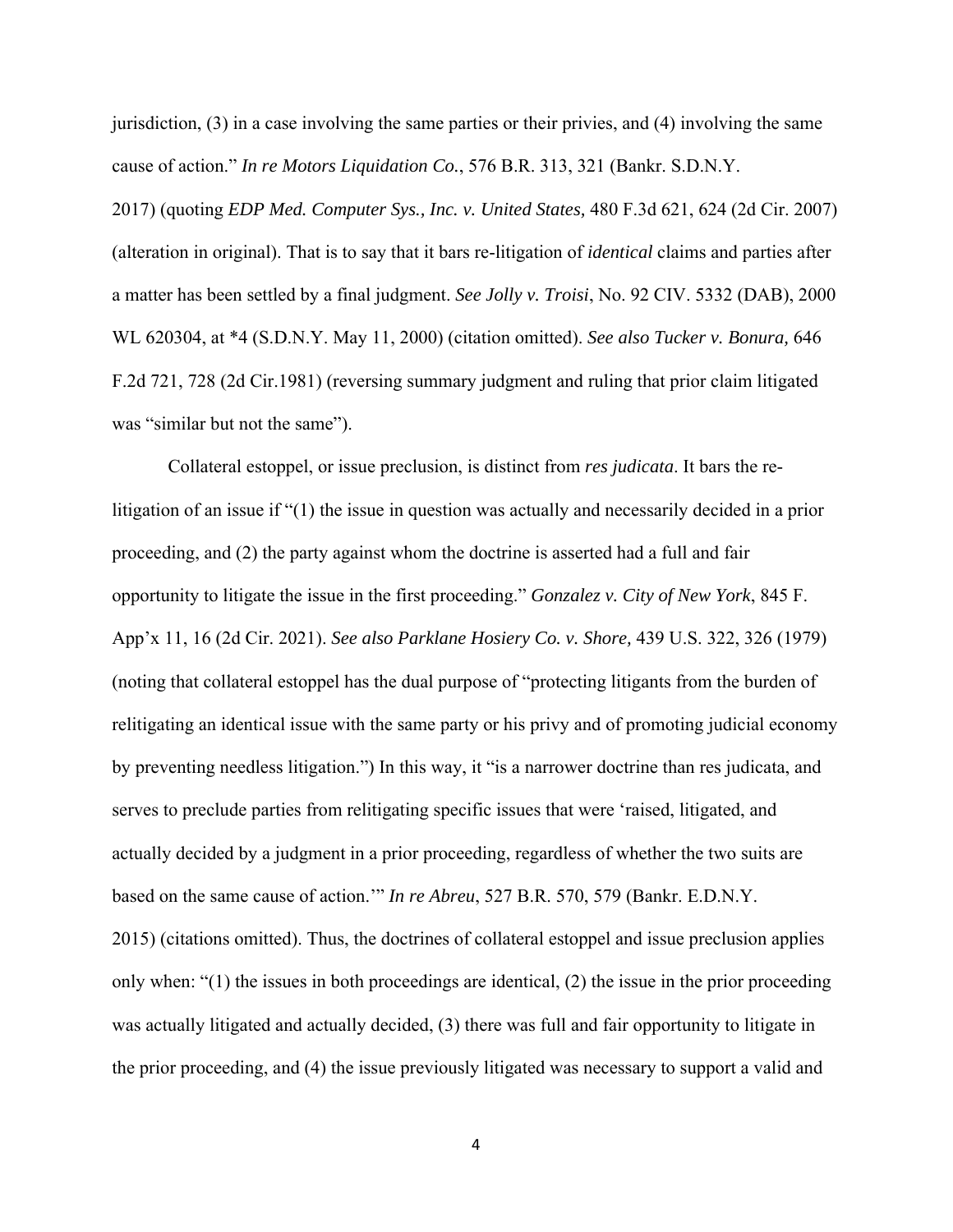final judgment on the merits." *Fernandez-Rodriguez v. Licon-Vitale*, 470 F. Supp. 3d 323, 364 (S.D.N.Y. 2020) (quoting *United States v. Hussein*, 178 F.3d 125, 129 (2d Cir. 1999)).

## Motion *In Limine* To Exclude Parties Lacking Party-in-Interest Standing

 Section 1109(b) of the Bankruptcy Code provides that: "[a] party in interest, including the debtor, the trustee, a creditor's committee, an equity securities holders' committee, a creditor, an equity security holder, or any indenture trustee, may raise and may appear and be heard on any issue in a case under this chapter." 11 U.S.C. § 1109(b). Mr. Herschmann and KBT have filed claims in this case. Nonetheless, Sagi contends that Mr. Herschmann and KBT are not creditors of the Debtor because neither has any legal right to payment from the Debtor.<sup>6</sup> In so arguing, Sagi purports to challenge the merits of the claims.<sup>7</sup> Pursuant to section 502(a) of the Bankruptcy Code, those claims are deemed "allowed" since no party in interest has objected to the claims. *See* 11 U.S.C. § 502(a) ("A claim . . . proof of which is filed under section 501 of this title, is deemed allowed, unless a party in interest . . . objects"). As a general rule, "absent leave of court, the chapter 7 trustee alone may interpose objections to individual proofs of claim." *Pascazi* v. *Fiber Consultants, Inc.*, 445 B.R. 124, 129 (S.D.N.Y. 2011) (internal quotation marks omitted) (citations omitted). The Trustee has not objected to either claim, and Sagi has not sought or obtained leave to do so.

 A motion *in limine* may be brought to preclude the introduction of certain evidence at trial. *See United States v. Ozsusamlar*, 428 F. Supp. 2d 161, 165 (S.D.N.Y. 2006); *Luce v. United States*, 469 U.S. 38, 40 n.2 (1984) (term used "in a broad sense to refer to any motion, whether

<sup>6</sup> *Id.* at 1.

<sup>7</sup> *Id.* at 3-7 (Mr. Herschmann's claim); 8 (KBT's claim).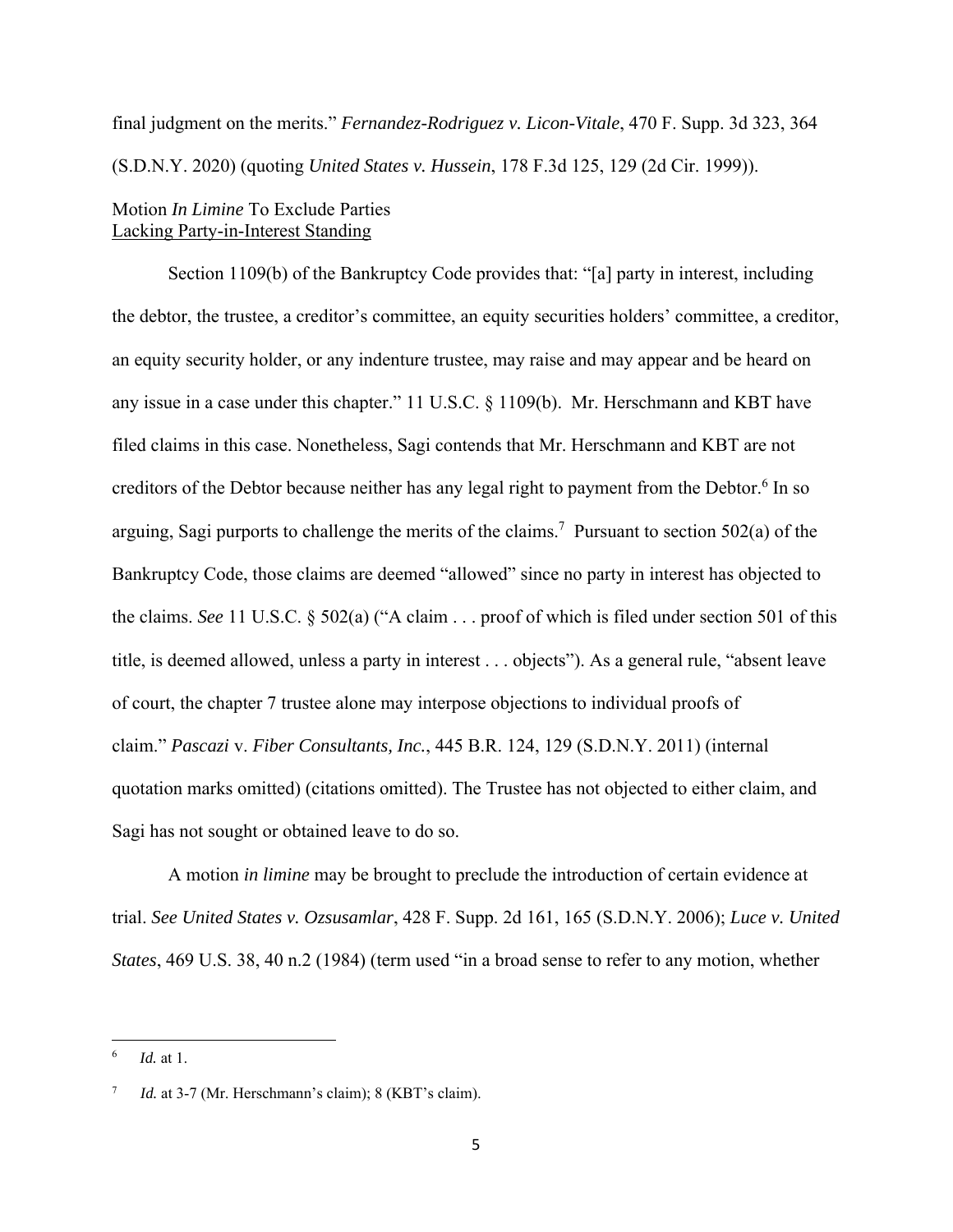made before or during trial, to exclude anticipated prejudicial evidence before the evidence is actually offered.") It is not a substitute for a claim objection under the Bankruptcy Code. There is no authority for Sagi's use of a motion *in limine* to challenge Mr. Herschmann's and KBT's right to be heard at the evidentiary hearing as they are parties in interest with standing.

Accordingly, the Court denies the motion.

## Motion *In Limine* To Exclude Irrelevant Arguments Previously Rejected By U.S. District Court and U.S. Court of Appeals

By letter dated March 10,  $2021$ ,<sup>8</sup> the Debtor's counsel, declared that: "Debtor's theory of the case includes evidence . . . that Sagi used Dalia and conspired with her [Dalia] to make knowingly false claims under the so-called 2004 letter agreements to drive Debtor into insolvency and bankruptcy."<sup>9</sup> In the motion, Sagi seeks an order of the Court excluding arguments expected to be made by the Debtor and parties held to be in common interest with her, and barring them from seeking to introduce, at the hearing on Sagi's Motion to Dismiss, any arguments or evidence as to the supposed "bad faith" of Sagi, or any other party held to be in common interest with him, on the grounds that: (a) such arguments are irrelevant as a matter of law; (b) such arguments were previously considered and rejected by the U.S. District Court and U.S. Court of Appeals; and (c) the introduction of such arguments will needlessly lengthen and complicate the hearing.<sup>10</sup>

 Sagi contends that Debtor's "theory of the case" should be excluded because as a matter of law, in a motion to dismiss a bankruptcy case under sections  $305(a)(1)$  and 707 of the Bankruptcy Code, what matters is the good or bad faith of the Debtor, not the movant.<sup>11</sup> He also

<sup>8</sup> *See* Letter from Michael Bowen dated March 10, 2021 [ECF No. 379].

<sup>9</sup> Dalia Genger ("Dalia") is the Debtor and Sagi's mother.

<sup>10</sup> *See* Motion *In Limine* To Exclude Arguments at 1.

 $11$  *Id.* at 2.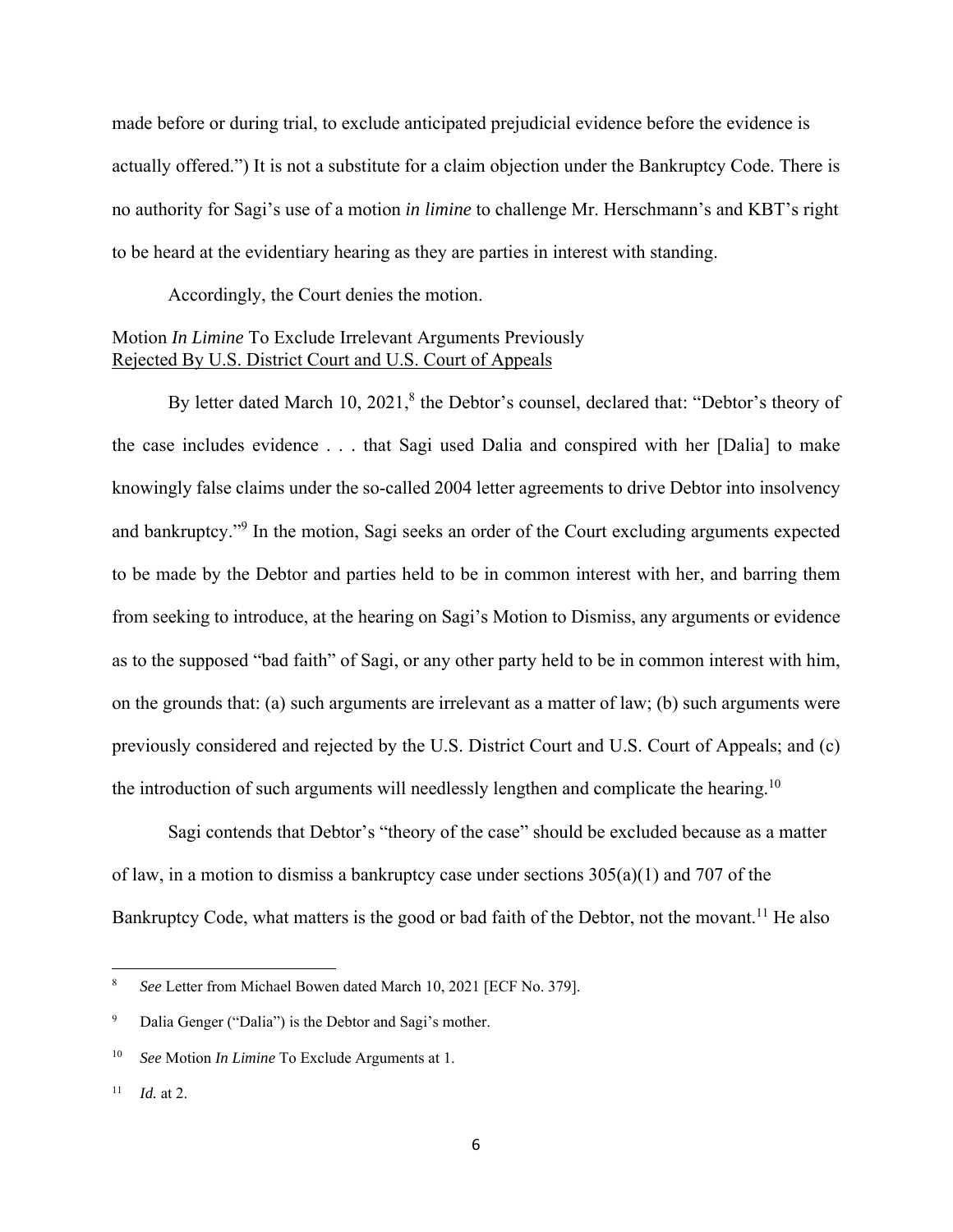contends that Orly's "theory of the case" is inadmissible because the Debtor has already litigated and lost this same issue, through two rounds of federal court actions, appeals, and final judgment (the "Federal Actions").<sup>12</sup> Finally, he contends that the introduction of this legally impermissible "theory" would needlessly lengthen and complicate what already will be a lengthy and complicated hearing.<sup>13</sup> Orly objects to the motion, disputes that contention and makes two arguments in support of her position.14

First, Orly asserts that the question that is squarely at issue in the Motion to Dismiss is whether and if so to what extent she is legally entitled to the \$32.3 million in light of the claims to that same money by other members of the AG Group who are also signatories to the 2013 AG/Trump Settlement but who were not parties in the earlier proceedings.<sup>15</sup> Orly contends that each time she made the factual claim in the prior Federal Actions that she received no portion of the \$32.3 million and has no legal claim to that money, the court avoided deciding that issue by deciding instead that she received at least "more than a peppercorn" or in the second case that the issue was precluded altogether on procedural grounds.16 She maintains that nothing in the holdings in the Federal Actions turns on having actually or necessarily decided that Orly is entitled to or has already received the full \$32.3 million.<sup>17</sup> The Objecting Parties join in that

<sup>17</sup> *Id.* 

<sup>12</sup> *Id.* at 5. *See Genger v. Genger*, 76 F. Supp. 3d 488, 501 (S.D.N.Y. 2015) ("*Genger I*"), *aff'd,* 663 F. App'x 44 (2d Cir. 2016) ("*Genger II*"); *Genger v. Genger*, No. 17-CV-8181 (KBF), 2018 WL 3632521, at \*2 (S.D.N.Y. July 27, 2018) ("*Genger III*"), *aff'd,* 771 F. App'x 99 (2d Cir. 2019) ("*Genger IV*").

<sup>13</sup> *See* Motion *in Limine* to Exclude Arguments at 2.

<sup>14</sup> Objections were filed by (a) the Debtor [ECF No. 447], (b) the Trustee [ECF No. 449] and the Objecting Parties [ECF No. 445]. A joinder to the three objections was filed by (a) Kasowitz Benson Torres LLP and Mr. Herschmann [ECF No. 450].

<sup>15</sup> *See* Debtor's Objection to Creditor Sagi Genger's Amended and Updated Motion to Dismiss [ECF No. 425] ¶  $\frac{76}{16}$ 

<sup>16</sup> *Id.*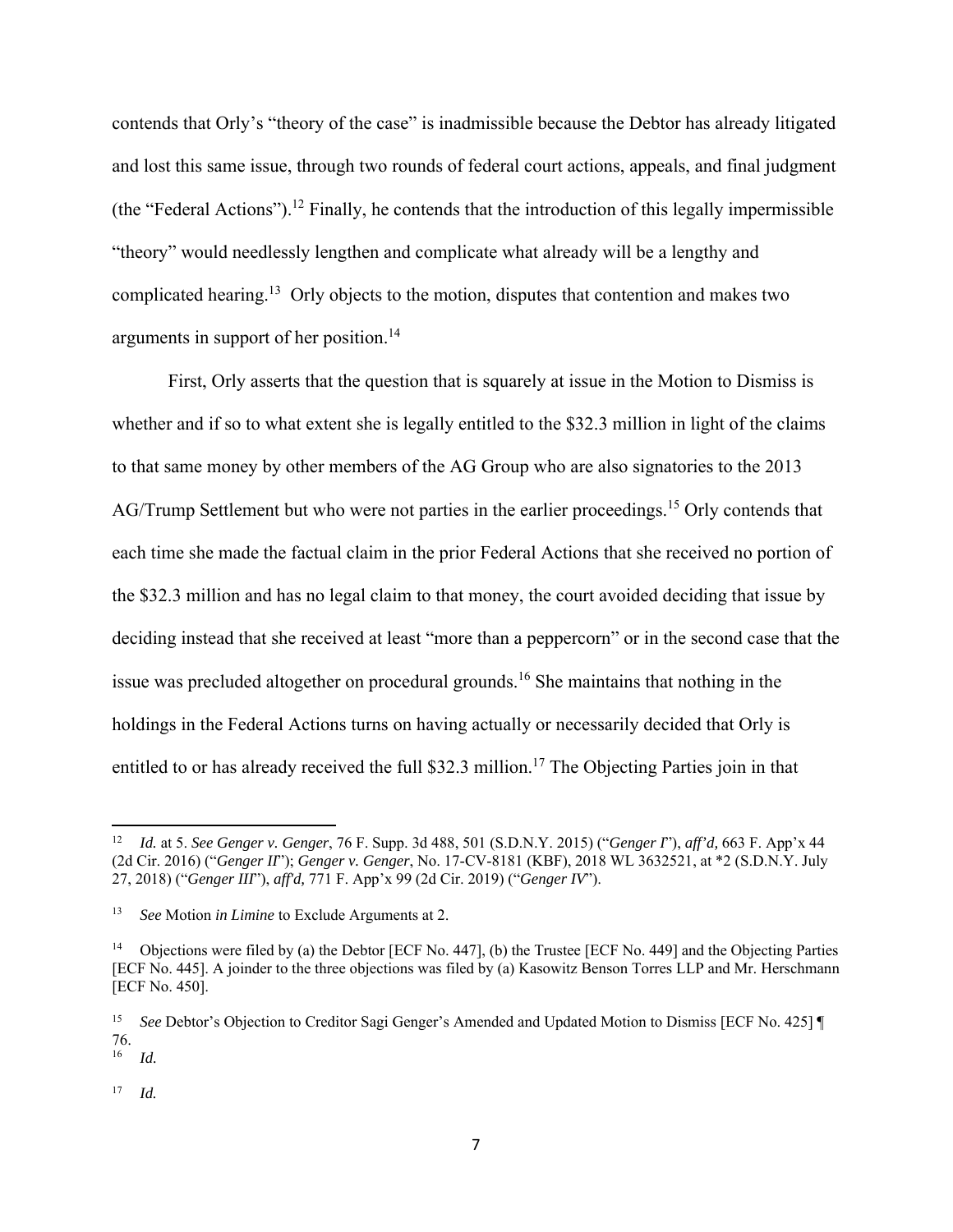argument.<sup>18</sup> They also contend that because they were not parties to the Federal Actions, those rulings, even as expansively interpreted by Sagi, have no preclusive effect on them.<sup>19</sup> They maintain that they are strangers to the litigation and are not so closely aligned with Orly as to be in privity with her for purposes of binding them to the decisions in the Federal Actions.<sup>20</sup>

 Second, Orly contends that while she has no intention of "re-litigating" either Sagi's first federal judgment against her or his pending \$3 million-plus judgment against her, the fact that no court has ever adjudicated her claim that Sagi and Dalia have acted in bad faith in pressing multimillion-dollar claims against her is relevant to her defense against Sagi's claim in his Motion to Dismiss that she filed her chapter 7 case in bad faith.<sup>21</sup> She asserts that a correct understanding of these prior decisions, supported by evidence of the conduct of the relevant parties thereafter, shows that Orly had a reasonable and good faith understanding that Sagi and Dalia are acting deliberately against her interests solely to secure the \$32.3 million in settlement proceeds for themselves, without any care or regard as to whether those funds legally belong to her or other parties.<sup>22</sup> She says that argument, as supported by evidence, is directly germane to her defense

*See* Objection of ADBG LLC, Tedco, Inc., David Broser, Arnold Broser, Arie Genger and the Genger Litigation Trust, and Joinder in Support of Debtor's and Other Objections, to Sagi Genger's Motion *in Limine* to Exclude Irrelevant Arguments Previously Rejected by U.S. District Court and U.S. Court of Appeals [ECF No. 445] ¶ 36.

 $18$  In support of their Opposition, they contend, in part, as follows:

Because the issue here – whether any of the Disputed Settlement Proceeds belong to Orly – was never "actually litigated" or "actually" and was not "necessary" to support the final judgments in the federal decisions either issuing or reviewing the "monetized" ruling, these two cases (and related appellate decisions) have no preclusive effect with respect to that issue. Nothing in the holdings of these prior federal decisions turns on having *actually* or *necessarily* decided that Orly is entitled to or has already received the full \$32.3 million in Disputed Settlement Proceeds.

<sup>19</sup> *Id.* ¶ 37.

<sup>20</sup> *Id.* ¶ 38.

<sup>21</sup> *See* Debtor's Opposition to Movant's *In Limine* Motion to Exclude Arguments Based on Prior Decisions [ECF No. 447] ("Response") at 5.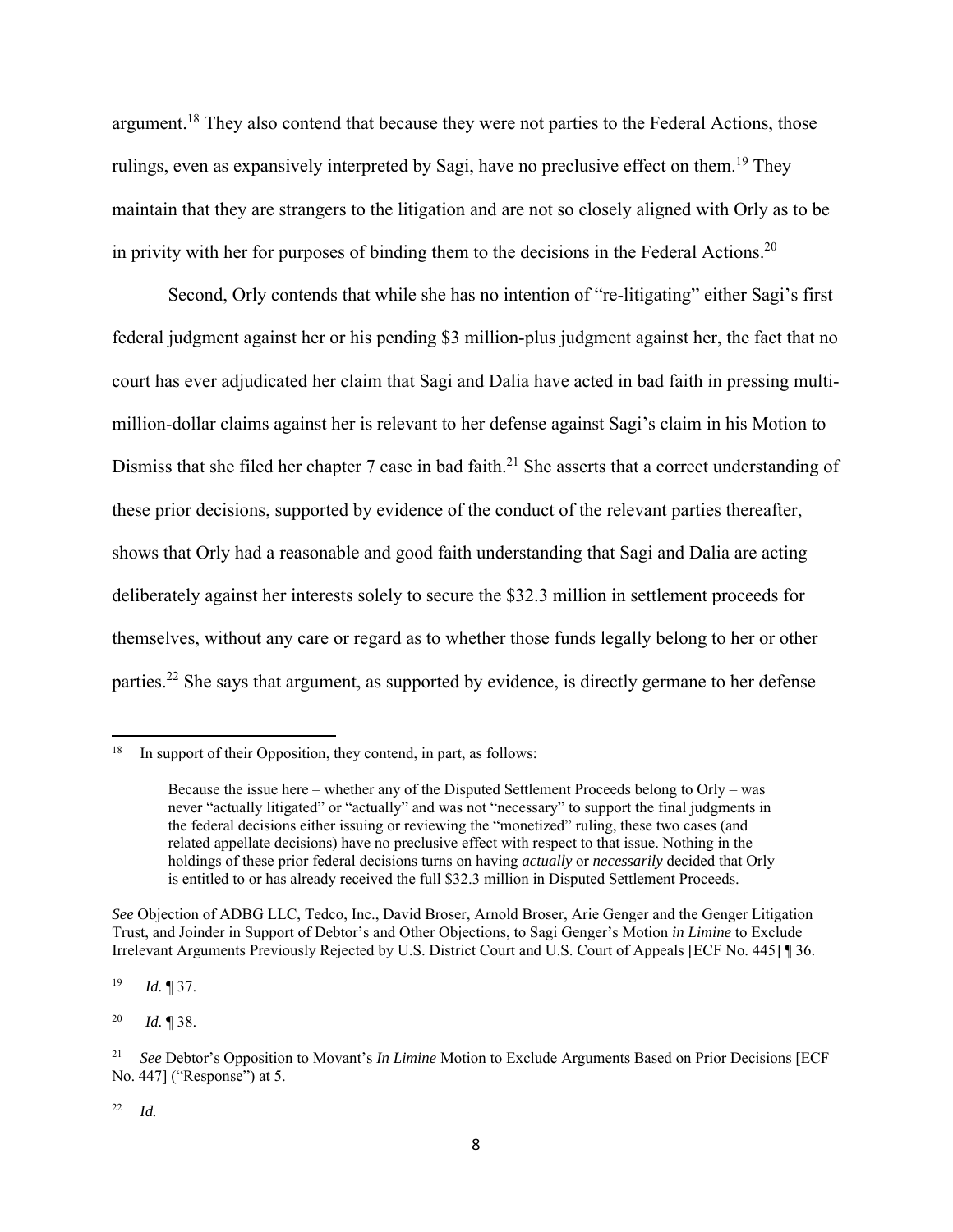that she acted in good faith in filing for bankruptcy.23 Moreover, Orly contends that to the extent Sagi means to try to exclude his (and his cohorts') bad acts that *post*-date those decisions, he has articulated no basis for that and certainly no legal authority in support of such a sweeping position.24 She says that Sagi's alleged bad-faith machinations in coordinating his and others' contradictory claims to the same \$32.3 million are squarely at issue and inform Orly's decisionmaking and reasonable and good faith beliefs in filing this bankruptcy action.<sup>25</sup> They also are needed to show that Sagi himself has taken contradictory legal positions on the very same \$32.3 million, which is directly relevant to Orly's good faith.<sup>26</sup>

The Court considers those matters below.

 In January 2014, Dalia demanded \$200,000 from Sagi under the 2004 Promise, which Sagi paid. In February 2014, Sagi demanded \$100,000 from Orly under the 2004 Indemnity, which Orly refused to pay. Sagi sued Orly for breach of contract. In support of his complaint, Sagi alleged that he and Orly entered into a tri-party agreement with Dalia, under which Sagi and Orly received Dalia's marital share of the TRI shares in exchange for providing Dalia with financial support derived from the economic value obtained from those shares. Sagi contended that Orly breached that agreement and sought damages equal to 50% of the \$200,000 that he paid to Dalia, plus costs and fees incurred in enforcing the agreement.<sup>27</sup> In opposing the complaint and summary judgment motion, Orly denied that the agreement was valid and enforceable. Her

 $^{25}$  *Id.* 

<sup>23</sup> *Id.*

<sup>24</sup> *Id.* at 6.

<sup>26</sup> *Id.*

<sup>27</sup> *Genger I*, 76 F. Supp. 3d. at 494.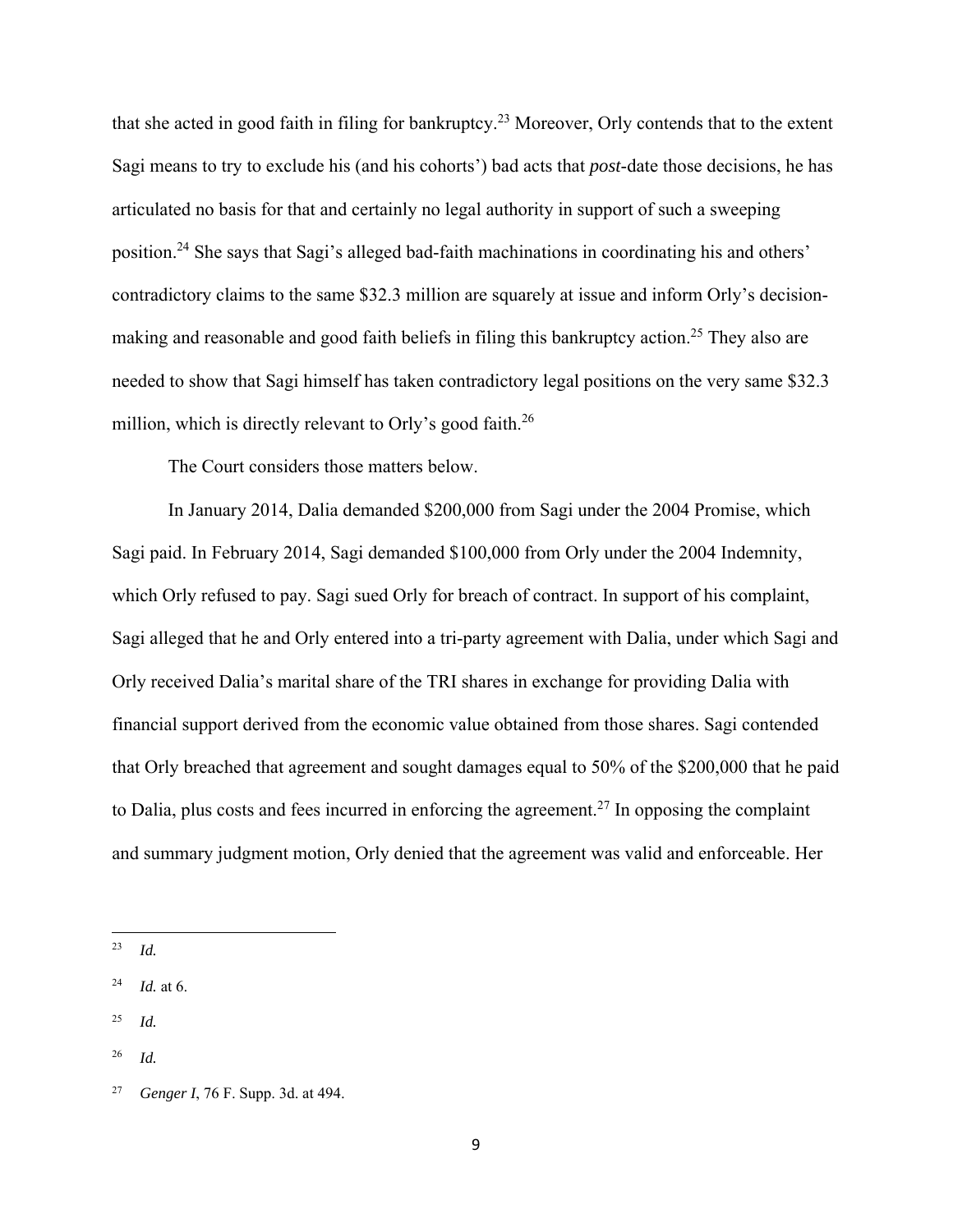principal argument was that she never received the promised shares of TRI, and therefore the agreement failed for lack of consideration.<sup>28</sup> In granting summary judgment to Sagi, the district court found that the 2004 Promise and the 2004 Indemnity constitute a single integrated agreement among Dalia, Sagi and Orly (the "2004 Integrated Agreement"), in which Sagi agreed to pay Dalia, upon demand, an amount up to the value of the TRI shares Dalia conveyed to the Orly Trust and Sagi Trust under the 2004 Divorce Agreement and Orly agreed to indemnify Sagi for half of the payments he makes to Dalia.<sup>29</sup> The court held that Orly breached her promise when she rejected Sagi's demand for indemnification.<sup>30</sup> The Second Circuit affirmed on appeal.<sup>31</sup>

Orly asserts that the district court held that Orly "effectively monetized" her claim to her portion of the TRI shares by being a party to the 2013 AG/Trump Agreement and that sufficed as "consideration" under New York contract law.32 Orly describes as "dicta" the Court's finding that she had "effectively monetized" her interest in the TRI shares "to the tune of \$32 million."33

[T]he 2004 Promise states that Orly and Sagi are benefiting from receipt of *either* the TRI shares *or* 'beneficial interests in those shares,' by their respective trusts. . . . Thus, the question becomes whether Orly has benefited from the Orly Trust's receipt of beneficial interests in the TRI shares. There is no genuine dispute as to whether she has so benefited: Orly's claims to beneficial ownership of the TRI shares individually and as a trust beneficiary enabled her to obtain \$32.3 million from the Trump Group under the 2013 Settlement Agreement. Further, no court has issued a binding final judgment that the Orly Trust did not receive a beneficial interest in the TRI shares.

## *Id.* at 499.

<sup>28</sup> *Id*. at 491.

<sup>29</sup> *Id*. at 492-493.

<sup>&</sup>lt;sup>30</sup> *Id.* at 502. The court found that the 2004 Integrated Agreement provided each party with a benefit in exchange for a legal obligation and rejected Orly's claim that the 2004 Integrated Agreement was not supported by consideration because the Orly Trust never received the TRI shares. In so ruling, the district court reasoned, as follows:

<sup>31</sup> *See Genger II*, 663 F. App'x at 44.

<sup>32</sup> *See* Debtor's Objection to Creditor Sagi Genger's Amended and Updated Motion to Dismiss [ECF No. 425] ¶ 28.

<sup>33</sup> *Id.* citing *Genger I*, 76 F. Supp.3d. at 491.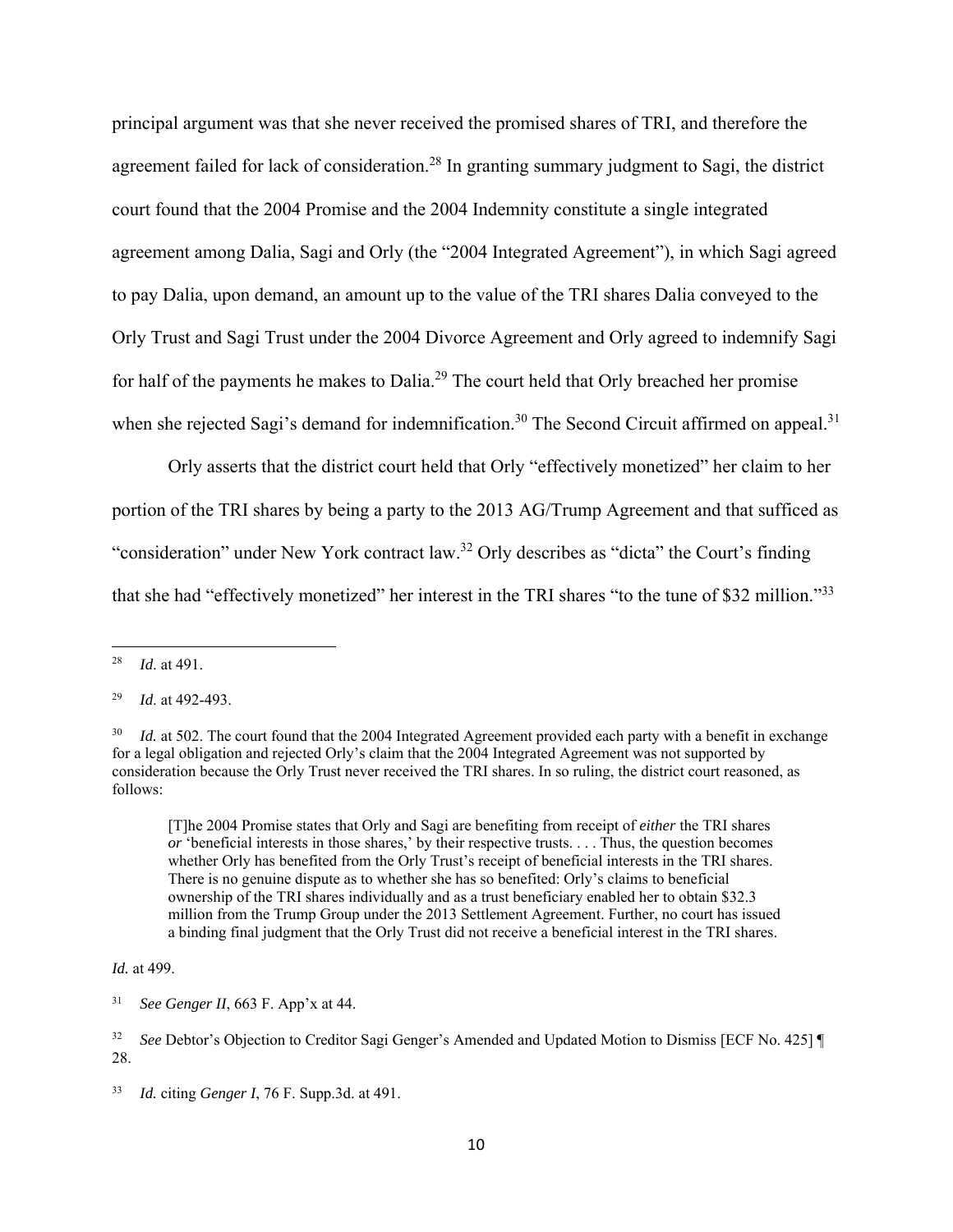The Court disagrees that the finding constitutes dicta, but, in any event, in *Genger III*, in granting Dalia's motion for partial summary judgment against Sagi, the district court found that based on the rulings in *Genger I*, and the Second Circuit's subsequent affirmance in *Genger II*, "i[t] has been conclusively established that: (1) the 2004 Integrated Agreement is valid and enforceable; (2) Sagi and Orly monetized their beneficial interests in the TRI shares for a total of \$69.3 million, a substantial portion of which was attributable to Dalia's conveyed marital interest; and (3) pursuant to the 2004 Integrated Agreement, Dalia is entitled to demand payment up to a certain amount in her 'sole and absolute discretion.'"34 Those determinations were not challenged on further appeal and are plainly binding on Orly.

 In *Genger II*, in its affirmance of *Genger I*, the Second Circuit held that "the [2004 Promise] and the [2004 Indemnity] form an integrated agreement in which Orly has a contractual duty to reimburse Sagi for half of the amount he pays Dalia for living expenses."<sup>35</sup> It also rejected Orly's assertion that the agreement failed for lack of consideration. Orly argues that in so ruling, the circuit clarified that the question whether or not she actually received any money from the TRI shares had not been adjudicated, holding instead that it did not matter because, as a signatory to the 2013 AG/Trump Agreement, she received some benefit even if nothing much more than a "peppercorn."<sup>36</sup> As relevant, in its decision, the circuit noted and rejected Orly's contention that she received no consideration for the TRI shares by suggesting that the record did not reveal that she received any money from the settlement:

This is not an adjudication of a fact issue.

<sup>34</sup> *Genger III,* 2018 WL 3632521, at \*6.

<sup>35</sup> *Genger II ,* 663 F. App'x at 48.

<sup>36</sup> *See* Debtor's Objection to Creditor Sagi Genger's Amended and Updated Motion to Dismiss [ECF No. 425] ¶ 28.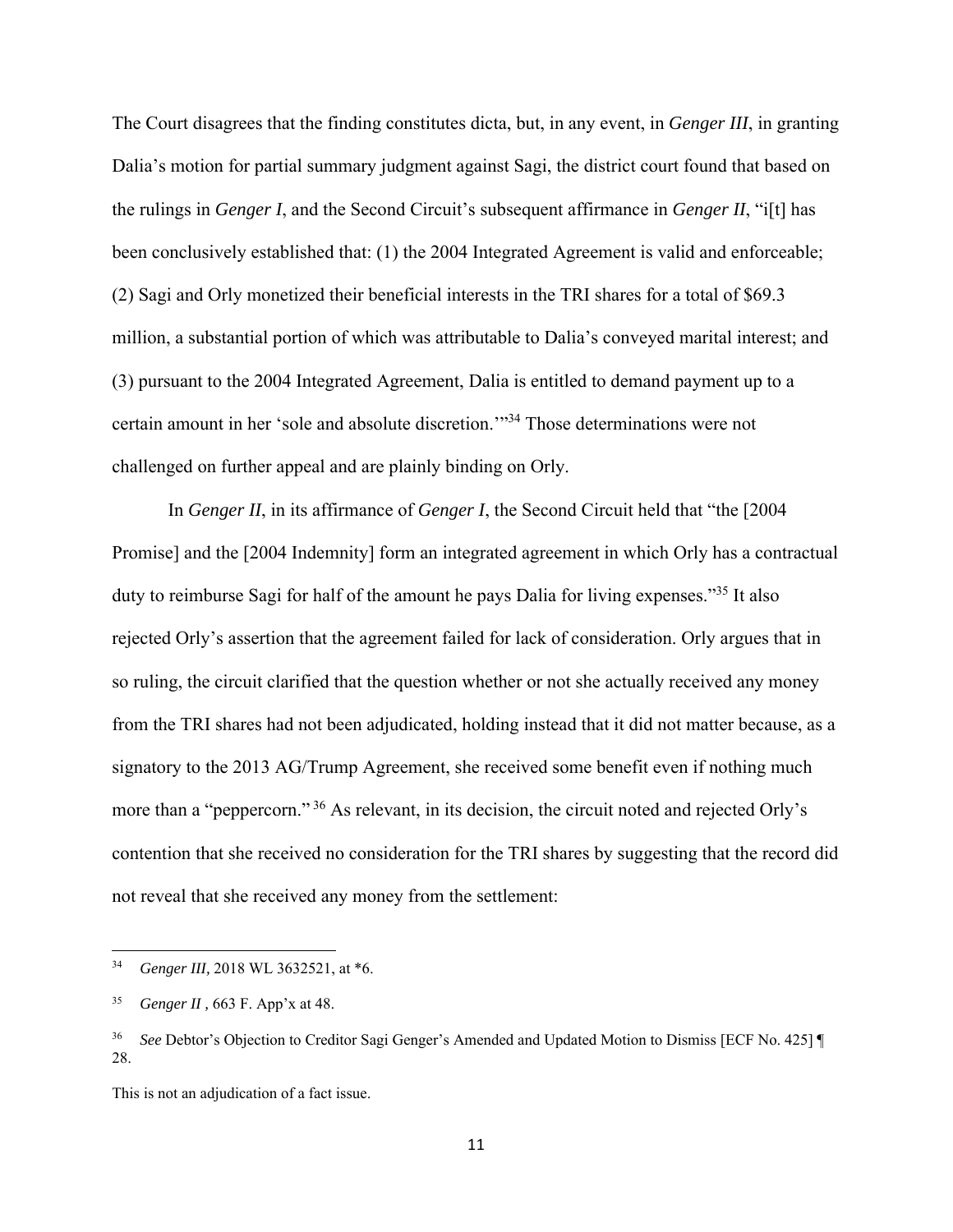But surely any \$32 million transaction for her shares would confer upon her more than a peppercorn, which is all we need to conclude (and all we do conclude) as to the extent of any benefit she received. Consideration encompasses more than just receiving cash: it "exists where there is 'either a benefit to the promisor or a detriment to the promisee.'" *See Hollander v. Lipman*, 65 A.D.3d 1086, 1087, 885 N.Y.S.2d 354 (2009) (quoting *Weiner v. McGraw–Hill, Inc*., 57 N.Y.2d 458, 457 N.Y.S.2d 193, 443 N.E.2d 441, 444 (1982)). Orly does not dispute that she was part of a group that settled a claim involving the shares she was to receive as part of the Divorce. Orly benefitted from the shares regardless of whether the settlement money went to Orly, as a gift to Arie, or to pay debts owed to her litigation partners. Moreover, her argument oddly assumes that she derives no benefit from her brother's undertaking to support the mother of them.<sup>37</sup>

The circuit did not find that the TRI shares were not worth \$32.3 million, or that Orly had not monetized the shares. It found that irrespective of where the funds were paid, Orly received a benefit on account of the shares and that benefit was more than a peppercorn. The Court finds that for purposes of the Motion to Dismiss, and a determination of the merits of Sagi's request for relief under sections  $305(a)(1)$  and  $707(a)$ , it is enough that Orly monetized the shares, the shares were worth \$32.3 million, and she benefitted from the monetization of the shares. It is irrelevant whether Orly received cash or is now legally entitled to receive cash. As the Second Circuit held, Orly benefited from the shares irrespective of where the funds were paid. The Court will not look behind that determination. That the determination may not be binding on the Objecting Parties is of no moment for purposes of this motion.

Turning to the second contention, Orly says that part of her legal defense in *Genger I* was her claim that she never received any money "attributable" to any TRI shares and therefore had no funds from which to contribute to "support her mother's lifestyle." She says that fact was framed in legal terms as lack of consideration for the 2004 Indemnity, which legal argument was rejected by the district court. She says that in so rejecting the argument, the district court did not

<sup>37</sup> *Genger II,* 663 F. App'x at 49-50.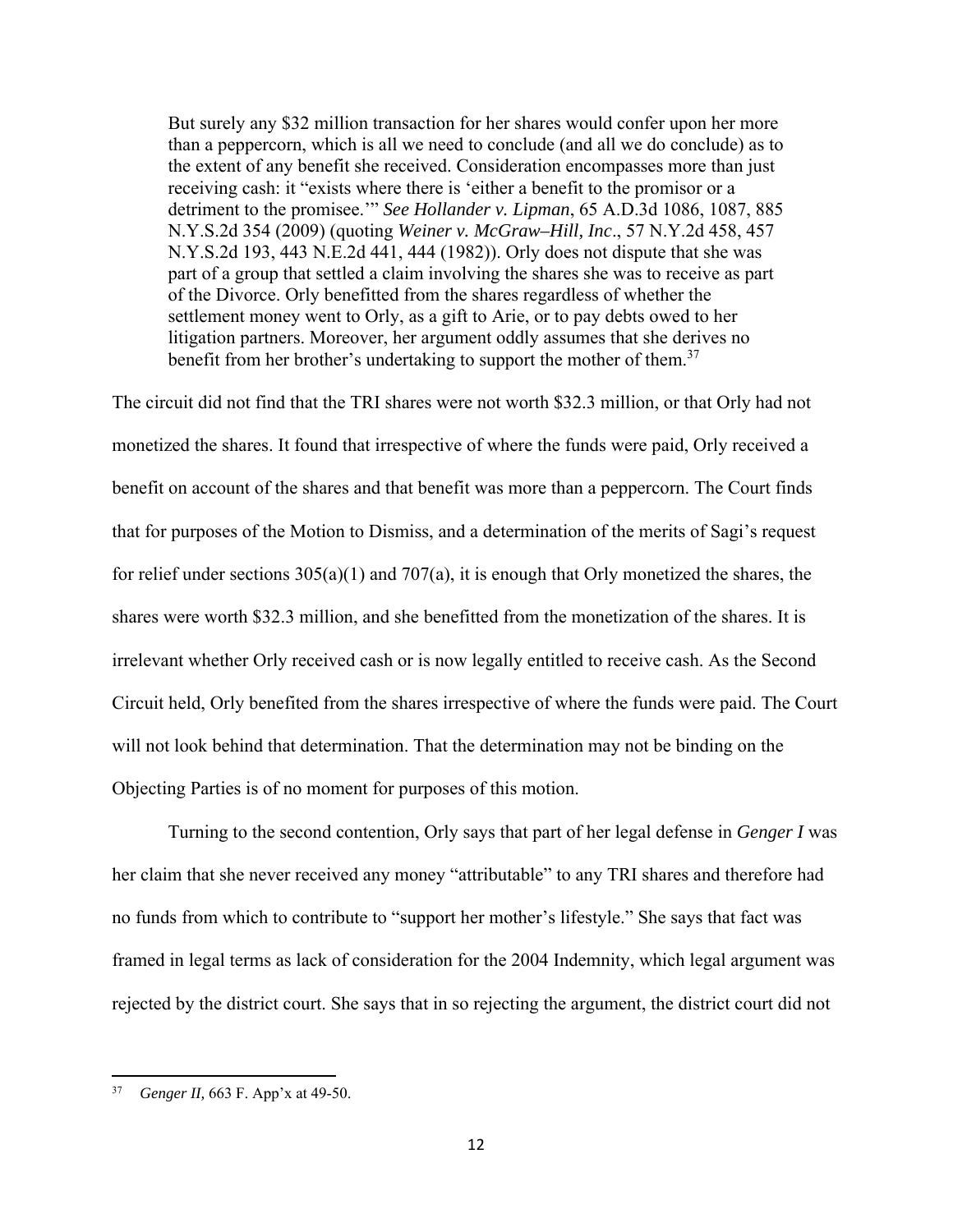consider or rule upon any question of a bad faith demand under the 2004 Integrated Agreement. Rather it ruled on the defenses of judicial estoppel, mutual mistake, and lack of opportunity to defend.<sup>38</sup> She also contends that none of those defenses necessarily entailed any ruling on any claim of bad faith and that the terms "bad faith" and "good faith" do not appear in the decision.<sup>39</sup> She maintains that no fact was raised (or adjudicated) in *Genger I* relating to Sagi's and Dalia's alleged bad faith in making the demand under the  $2004$  letters.<sup>40</sup> She also contends that the Second Circuit did not rule on Orly's claims that Sagi and Dalia acted in bad faith.<sup>41</sup>

 Orly asserts that evidence of Dalia and Sagi's alleged bad faith in demanding payment under the 2004 Promise and 2004 Indemnity will demonstrate that Orly had a reasonable and good faith understanding that Sagi and Dalia are acting deliberately against her interests solely to secure the \$32.3 million in settlement proceeds for themselves, without any care or regard as to whether those funds legally belong to her or other parties, and that those facts are directly germane to her defense that she acted in good faith in filing for bankruptcy.<sup>42</sup> The 2004 Promise and 2004 Indemnity speak for themselves. In the Federal Actions, Orly did not challenge Sagi and Dalia's good faith in the demands for payment under those agreements. The Court rejects any request to do so in the context of this motion.

<sup>41</sup> *Id.* at 5. She says that the circuit expressly did not even reach that issue, holding:

Orly asserts that she or Sagi might have resisted [Dalia's] claim by challenging Dalia's need for the money she demanded. But Orly's speculation of Dalia's bad faith is insufficient to create a genuine dispute as to material fact.

*Genger II*, 663 F. App'x at 50.

42 *Id.*

<sup>38</sup> *See* Response at 3 (citing *Genger I,* 76 F. Supp.3d. at 491).

<sup>39</sup> *Id.* 

<sup>40</sup> *Id.*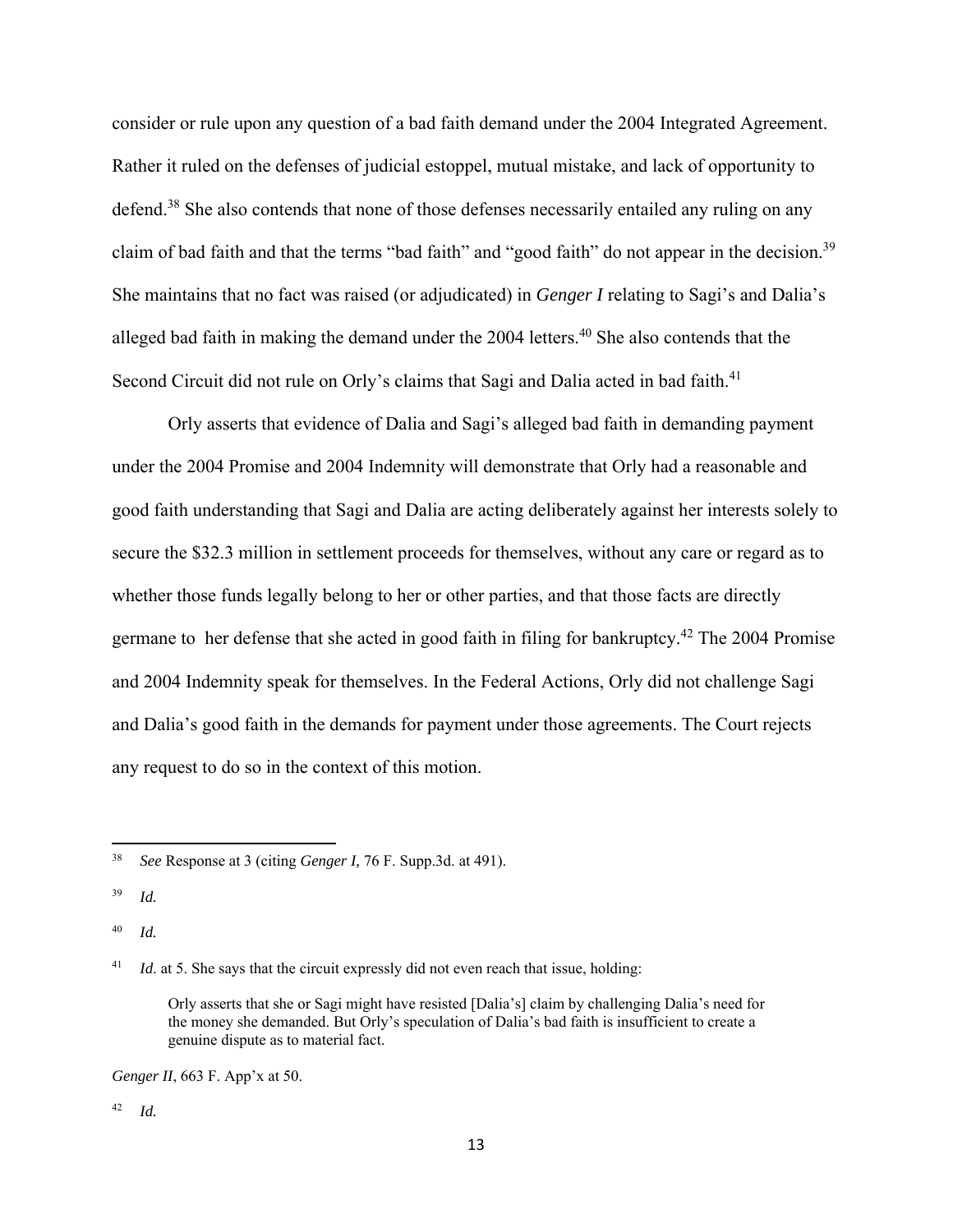Bankruptcy protection "is a privilege, not a right" and "chapter 7 is for the honest but unfortunate debtor who is seeking a fresh start, not a head start." *In re O'Brien*, 328 B.R. 669, 674 (Bankr. W.D.N.Y. 2005). It "allows 'honest but unfortunate' debtors an opportunity to reorder their financial affairs and get a fresh start." *In re DeTrano*, 326 F.3d 319, 322 (2d Cir. 2003) (citation omitted). Sagi is seeking to dismiss this case under sections  $305(a)(1)$  and  $707(a)$ of the Bankruptcy Code. Neither section points to the good faith of the movant as a factor relevant to a determination of the merits of motions under those sections. Orly has not cited to any case law in support of her assertion that Sagi's and Dalia's alleged bad faith in their dealings with her are relevant to the Motion to Dismiss, and the Court has not found any such case law.

However, Orly's complaint about the bad faith actions of her creditors is not limited to Sagi. In substance, she maintains that Sagi and Dalia have acted in concert with the Orly Trust, Recovery Effort, Inc. and Manhattan Safety Maine, Inc. to assert sometimes conflicting claims against Orly in an effort to destroy her financially.<sup>43</sup> Without limitation, she says that at times they have acted in violation of the automatic stay and at all times, they have acted in concert or otherwise, in bad faith. The Court need not review in depth Orly's allegations against those creditors. It suffices that the Court finds that those allegations might be relevant to the resolution of the Motion To Dismiss. Accordingly, the Court denies Sagi's Motion *in Limine* To Exclude Arguments as it relates to the alleged bad faith of Sagi, Dalia and the parties to an intercreditor agreement for actions that post-date the Federal Actions.

See *generally* Debtor's Objection to Creditor Sagi Genger's Amended and Updated Motion to Dismiss [ECF No. 425] ¶¶ 45-56.